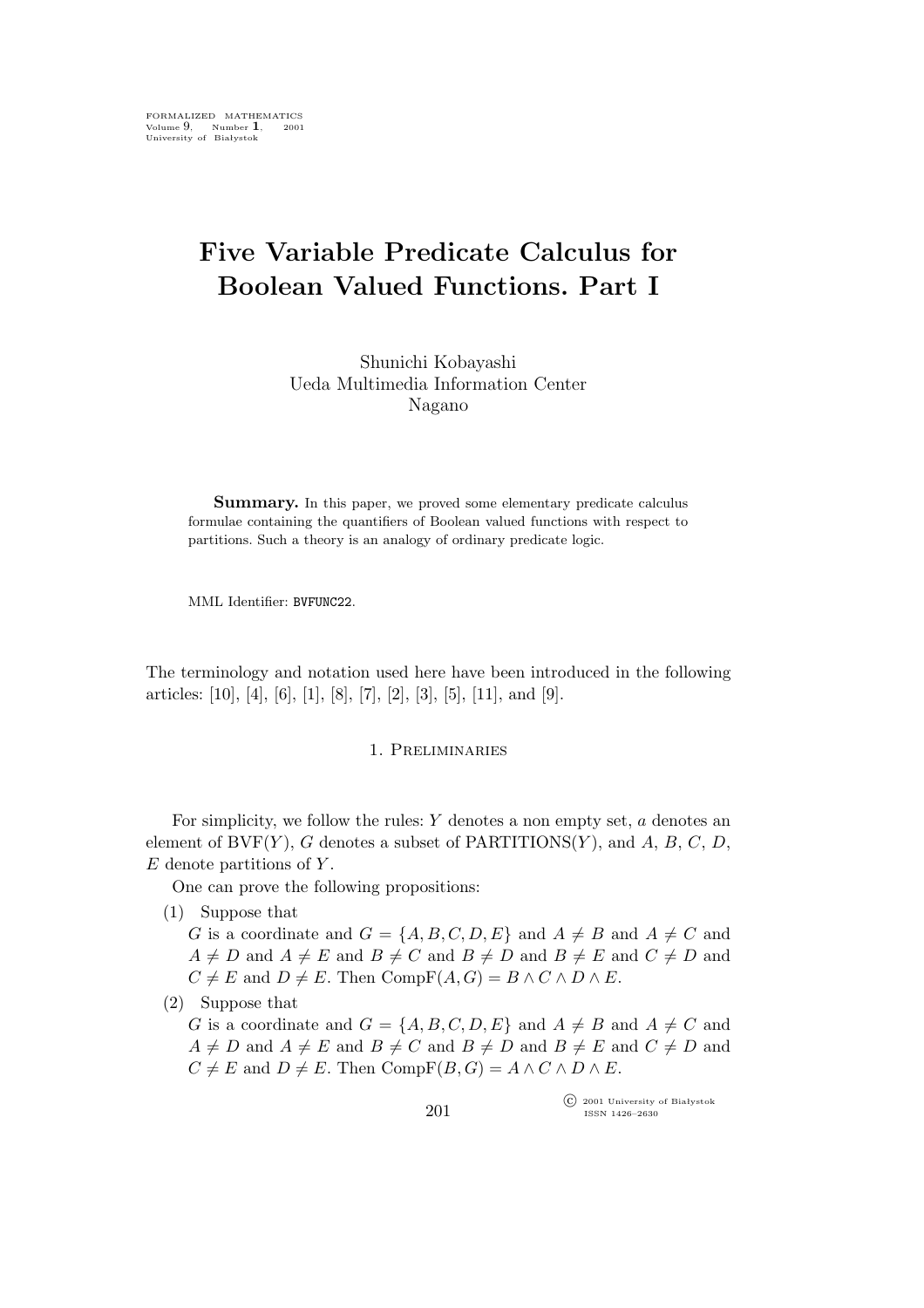(3) Suppose that

G is a coordinate and  $G = \{A, B, C, D, E\}$  and  $A \neq B$  and  $A \neq C$  and  $A \neq D$  and  $A \neq E$  and  $B \neq C$  and  $B \neq D$  and  $B \neq E$  and  $C \neq D$  and  $C \neq E$  and  $D \neq E$ . Then  $CompF(C, G) = A \wedge B \wedge D \wedge E$ .

(4) Suppose that

G is a coordinate and  $G = \{A, B, C, D, E\}$  and  $A \neq B$  and  $A \neq C$  and  $A \neq D$  and  $A \neq E$  and  $B \neq C$  and  $B \neq D$  and  $B \neq E$  and  $C \neq D$  and  $C \neq E$  and  $D \neq E$ . Then  $CompF(D, G) = A \wedge B \wedge C \wedge E$ .

(5) Suppose that

G is a coordinate and  $G = \{A, B, C, D, E\}$  and  $A \neq B$  and  $A \neq C$  and  $A \neq D$  and  $A \neq E$  and  $B \neq C$  and  $B \neq D$  and  $B \neq E$  and  $C \neq D$  and  $C \neq E$  and  $D \neq E$ . Then  $CompF(E, G) = A \wedge B \wedge C \wedge D$ .

- (6) Let  $A, B, C, D, E$  be sets, h be a function, and  $A', B', C', D', E'$  be sets. Suppose  $A \neq B$  and  $A \neq C$  and  $A \neq D$  and  $A \neq E$  and  $B \neq C$ and  $B \neq D$  and  $B \neq E$  and  $C \neq D$  and  $C \neq E$  and  $D \neq E$  and  $h =$  $(B \rightarrow B') + (C \rightarrow C') + (D \rightarrow D') + (E \rightarrow E') + (A \rightarrow A')$ . Then  $h(A) =$ A<sup>*'*</sup> and  $h(B) = B'$  and  $h(C) = C'$  and  $h(D) = D'$  and  $h(E) = E'$ .
- (7) Let A, B, C, D, E be sets, h be a function, and A', B', C', D', E' be sets. Suppose  $A \neq B$  and  $A \neq C$  and  $A \neq D$  and  $A \neq E$  and  $B \neq C$  and  $B \neq D$  and  $B \neq E$  and  $C \neq D$  and  $C \neq E$  and  $D \neq E$ and  $h = (B \rightarrow B') + (C \rightarrow C') + (D \rightarrow D') + (E \rightarrow E') + (A \rightarrow A')$ . Then dom  $h = \{A, B, C, D, E\}.$
- (8) Let  $A, B, C, D, E$  be sets, h be a function, and  $A', B', C', D', E'$  be sets. Suppose  $A \neq B$  and  $A \neq C$  and  $A \neq D$  and  $A \neq E$  and  $B \neq C$ and  $B \neq D$  and  $B \neq E$  and  $C \neq D$  and  $C \neq E$  and  $D \neq E$  and  $h =$  $(B \rightarrow B') + (C \rightarrow C') + (D \rightarrow D') + (E \rightarrow E') + (A \rightarrow A')$ . Then rng h =  ${h(A), h(B), h(C), h(D), h(E)}.$
- (9) Let G be a subset of PARTITIONS $(Y)$ , A, B, C, D, E be partitions of  $Y, z, u$  be elements of Y, and h be a function. Suppose that G is a coordinate and  $G = \{A, B, C, D, E\}$  and  $A \neq B$  and  $A \neq C$  and  $A \neq D$  and  $A \neq E$  and  $B \neq C$  and  $B \neq D$  and  $B \neq E$  and  $C \neq D$  and  $C \neq E$  and  $D \neq E$ . Then EqClass $(u, B \wedge C \wedge D \wedge E) \cap EqClass(z, A) \neq \emptyset$ .
- (10) Let G be a subset of PARTITIONS $(Y)$ , A, B, C, D, E be partitions of  $Y$ , and  $z$ ,  $u$  be elements of  $Y$ . Suppose that G is a coordinate and  $G = \{A, B, C, D, E\}$  and  $A \neq B$  and  $A \neq C$  and  $A \neq D$  and  $A \neq E$  and  $B \neq C$  and  $B \neq D$  and  $B \neq E$  and  $C \neq D$  and  $C \neq E$  and  $D \neq E$  and  $EqClass(z, C \wedge D \wedge E) = EqClass(u, C \wedge D \wedge E)$ . Then  $\text{EqClass}(u, \text{CompF}(A, G)) \cap \text{EqClass}(z, \text{CompF}(B, G)) \neq \emptyset$ .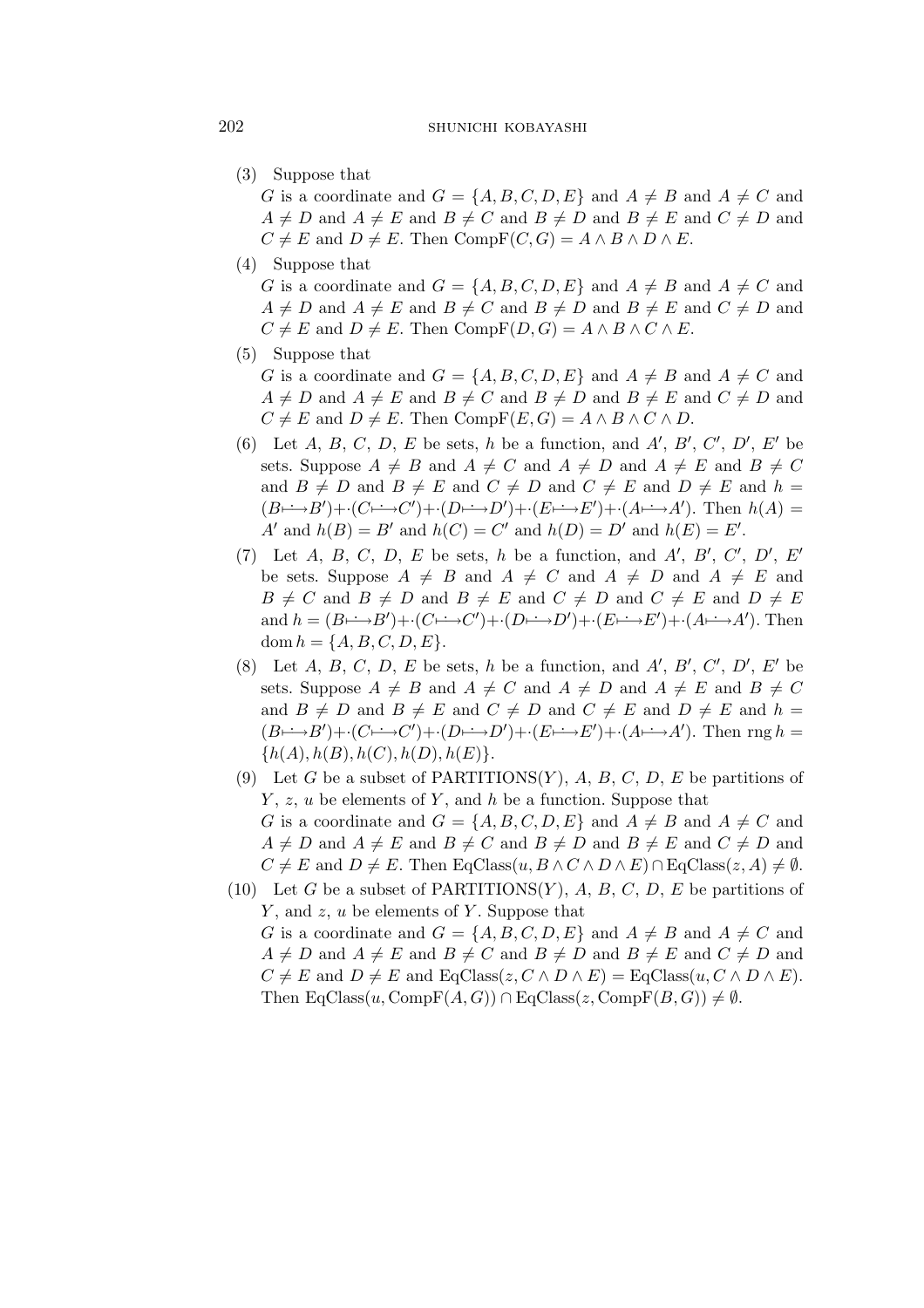#### 2. Predicate Calculus

One can prove the following propositions:

- (11) Suppose that G is a coordinate and  $G = \{A, B, C, D, E\}$  and  $A \neq B$  and  $A \neq C$  and  $A \neq D$  and  $A \neq E$  and  $B \neq C$  and  $B \neq D$  and  $B \neq E$  and  $C \neq D$  and  $C \neq E$  and  $D \neq E$ . Then  $\forall \forall_{A \in A} G, B \in \forall \forall_{A \in B} G, A \subseteq E$ .
- (12) Suppose that

G is a coordinate and  $G = \{A, B, C, D, E\}$  and  $A \neq B$  and  $A \neq C$  and  $A \neq D$  and  $A \neq E$  and  $B \neq C$  and  $B \neq D$  and  $B \neq E$  and  $C \neq D$  and  $C \neq E$  and  $D \neq E$ . Then  $\forall \forall a, a \in G, B$   $\forall G \in \forall \forall a, B \in G, A$ .

(13) Suppose that

G is a coordinate and  $G = \{A, B, C, D, E\}$  and  $A \neq B$  and  $A \neq C$  and  $A \neq D$  and  $A \neq E$  and  $B \neq C$  and  $B \neq D$  and  $B \neq E$  and  $C \neq D$  and  $C \neq E$  and  $D \neq E$ . Then  $\exists_{\forall_{a,A}G,B} G \in \forall_{\exists_{a,B}G,A} G$ .

(14) Suppose that

G is a coordinate and  $G = \{A, B, C, D, E\}$  and  $A \neq B$  and  $A \neq C$  and  $A \neq D$  and  $A \neq E$  and  $B \neq C$  and  $B \neq D$  and  $B \neq E$  and  $C \neq D$  and  $C \neq E$  and  $D \neq E$ . Then  $\exists_{\exists_{a,B}G,A}G \in \exists_{\exists_{a,A}G,B}G$ .

# (15) Suppose that

G is a coordinate and  $G = \{A, B, C, D, E\}$  and  $A \neq B$  and  $A \neq C$  and  $A \neq D$  and  $A \neq E$  and  $B \neq C$  and  $B \neq D$  and  $B \neq E$  and  $C \neq D$  and  $C \neq E$  and  $D \neq E$ . Then  $\exists_{\exists_{a,A}G,B}G = \exists_{\exists_{a,B}G,A}G$ .

# (16) Suppose that

G is a coordinate and  $G = \{A, B, C, D, E\}$  and  $A \neq B$  and  $A \neq C$  and  $A \neq D$  and  $A \neq E$  and  $B \neq C$  and  $B \neq D$  and  $B \neq E$  and  $C \neq D$  and  $C \neq E$  and  $D \neq E$ . Then  $\forall \forall a \in A, B \in \exists \forall a \in B, A \in G$ .

(17) Suppose that

G is a coordinate and  $G = \{A, B, C, D, E\}$  and  $A \neq B$  and  $A \neq C$  and  $A \neq D$  and  $A \neq E$  and  $B \neq C$  and  $B \neq D$  and  $B \neq E$  and  $C \neq D$  and  $C \neq E$  and  $D \neq E$ . Then  $\forall \forall a, A, G, B$   $\in \forall \exists a, B, G, A$ .

- $(18)$   $\forall_{\exists_{a,A}G,B} G \in \exists_{\exists_{a,B}G,A} G.$
- $(19)$   $\forall \forall_{a,A} G, B} G \in \exists_{\exists_{a,B} G, A} G.$

 $(22)^1$  Suppose that

<sup>(20)</sup> Suppose that G is a coordinate and  $G = \{A, B, C, D, E\}$  and  $A \neq B$  and  $A \neq C$  and  $A \neq D$  and  $A \neq E$  and  $B \neq C$  and  $B \neq D$  and  $B \neq E$  and  $C \neq D$  and  $C \neq E$  and  $D \neq E$ . Then  $\exists_{\forall_{a} A} G, B G \in \exists_{\exists_{a} B} G, A G$ .

<sup>&</sup>lt;sup>1</sup>The proposition  $(21)$  has been removed.